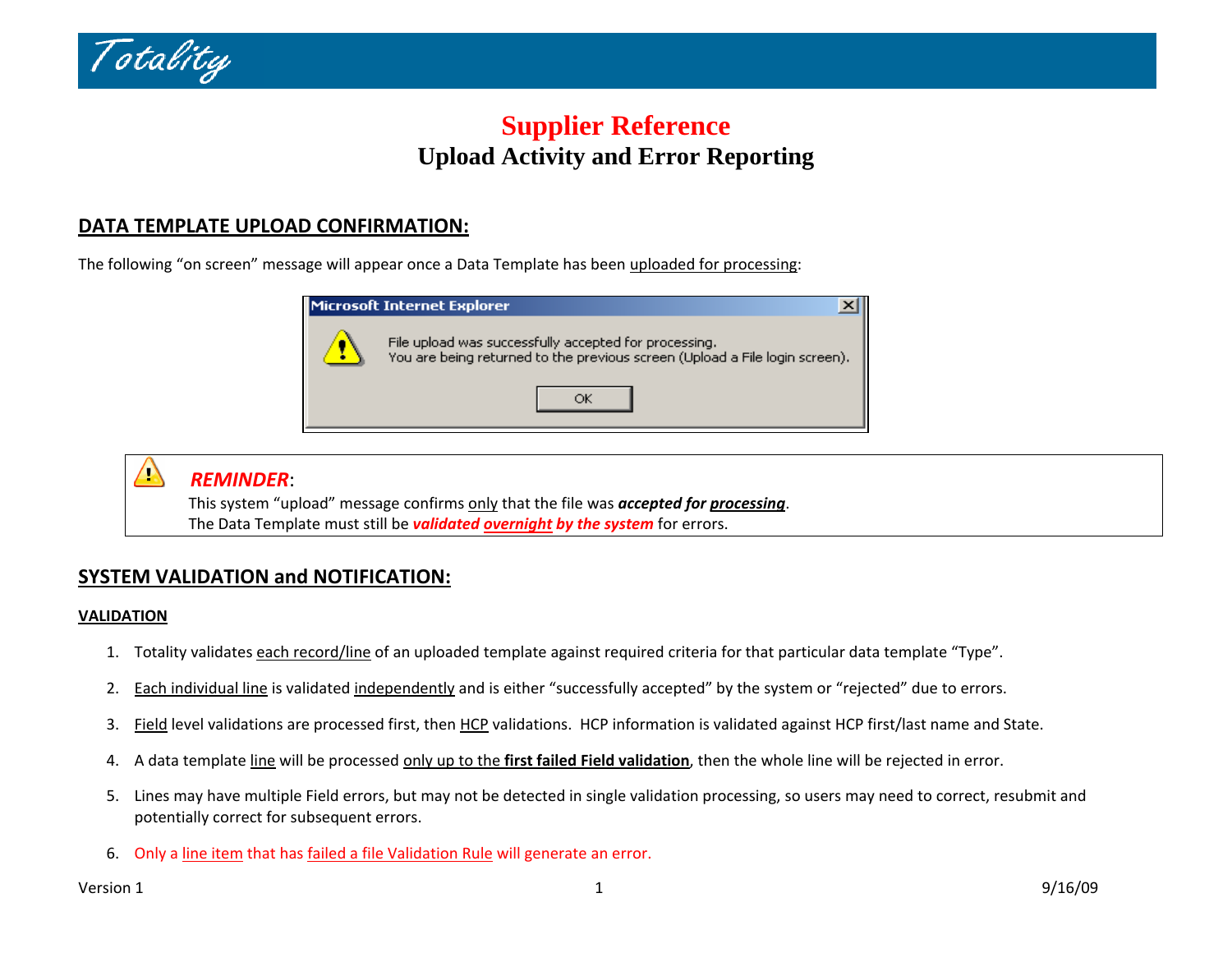

#### **ERROR VALIDATION NOTIFICATION**:

*Next Day:* Once <sup>a</sup> file has completed "batch processing" in the system, the User will receive <sup>a</sup> system generated email notification from [totalityss@pfsus.jnj.com](mailto:totalityss@pfsus.jnj.com) entitled "*Status of Upload of PO #*". *There are two types of email notifications*:

#### **A. "***NO ERROR***" Notification email:**

If a data template file had no validation errors ‐ all records are successfully accepted by the system.

- $\checkmark$  Provides confirmation that All the records of the uploaded Date Template were "Successfully Processed"
- $\checkmark$  Provides a Summary of the Total Number of Records Processed (and accepted)

| From: totalityss@pfsus.jnj.com [mailto:totalityss@pfsus.jnj.com]<br>Sent: Monday, September 14, 2009 2:48 PM<br>To: SupplierUseremail@aol.com; Totality Supplier Support<br>Subject: Status of Upload For PO/CHK REQ - 992265310 , TOTALITY ID - 24790, BU - 174Q |
|-------------------------------------------------------------------------------------------------------------------------------------------------------------------------------------------------------------------------------------------------------------------|
| Hi,                                                                                                                                                                                                                                                               |
|                                                                                                                                                                                                                                                                   |
| All the records for PO or Check Reg# - 992265310 have been successfully processed.                                                                                                                                                                                |
|                                                                                                                                                                                                                                                                   |
| Totality ID - 24790                                                                                                                                                                                                                                               |
| File Name - 9 215716401 992265310 992265310 Nucynta attendee 9 14 09 091409104029 data.csv                                                                                                                                                                        |
| Uploaded By - Supplier User Name                                                                                                                                                                                                                                  |
| Supplier Name - SUPPLIER NAME                                                                                                                                                                                                                                     |
|                                                                                                                                                                                                                                                                   |
|                                                                                                                                                                                                                                                                   |
| Supplier Actions: No Action Required; if all compliance deliverables have been satisfied please remember to utilize the Attest feature in order<br>to help facilitate the closure of this project.                                                                |
|                                                                                                                                                                                                                                                                   |
| Project Manager Actions: No Action Required; when the Supplier has completed all compliance deliverables, go into Totality and close project.                                                                                                                     |
|                                                                                                                                                                                                                                                                   |
| ***********SUMMARY REPORT DETAILS*********************                                                                                                                                                                                                            |
| Total Records Uploaded - 1                                                                                                                                                                                                                                        |
| <b>Total Records Accepted - 1</b>                                                                                                                                                                                                                                 |
| Total Records Rejected - 0                                                                                                                                                                                                                                        |
| ****SUMMARY REPORT DETAILS********************                                                                                                                                                                                                                    |
| Please do not reply to this email as this is an Auto Generated Third Party Process Status Email.                                                                                                                                                                  |
| Thanks.                                                                                                                                                                                                                                                           |
| TotalityGateway                                                                                                                                                                                                                                                   |
|                                                                                                                                                                                                                                                                   |

#### **Next Steps: When <sup>a</sup> Template is processed with NO Records in Error**

- 1. Multi‐period/multi‐year projects: Ensure all Quarterly HCP activity is uploaded within required timelines (i.e., 30 days after quarter close).
- 2.. If project is complete: Ensure <u>all other required compliance Documents</u> associated with the Project is uploaded.
- 3.Request/review <sup>a</sup> "*Close Out/Activity Report"* to validate all upload activity (i.e., HCP payments/documents) is complete and accurate.
- 4. Ensure any errors in HCP upload activity are corrected before completing Final Project Attestation
- 5. If all HCP activity is accurate and all compliance requirements complete/uploaded, *complete Final Project Attestation*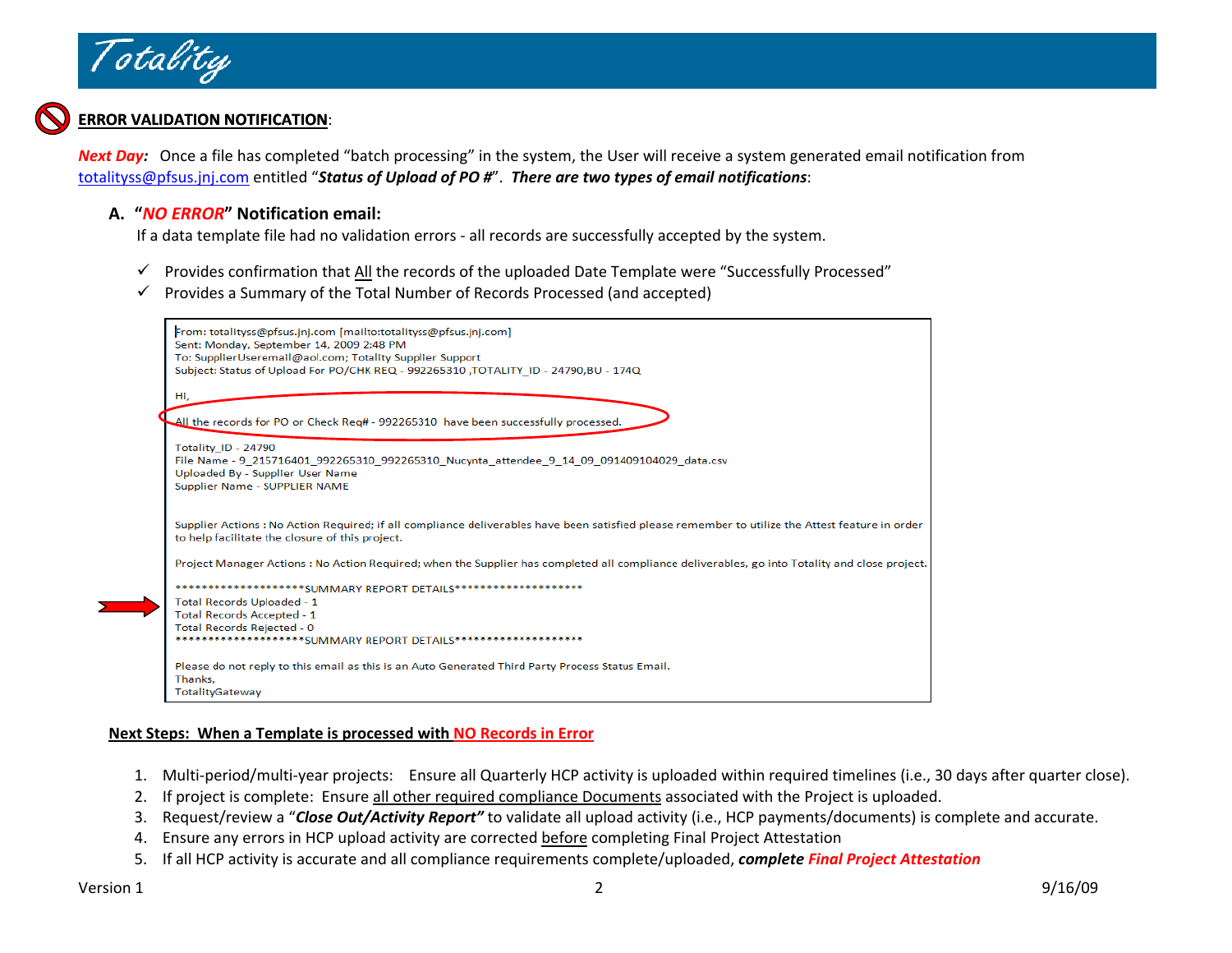

#### **B.** *"ERROR"* **Notification email:**

Only the individual lines/records of <sup>a</sup> data template that failed <sup>a</sup> validation rule will be rejected and will be required to be corrected and resubmitted to the system for re-validation and acceptance. All <u>other records in that file that had no errors are accepted to the system</u>.

- $\checkmark$  Notifies the User that Some/All Records in the uploaded Template file failed validation.
- $\checkmark$  Provides the following information:
	- Number of Records/Lines in the file that were "Successfully Accepted" or "Rejected with Errors"
	- •The names of the associated *Error File* and *Log File* to facilitate correction:



#### **Next Steps when <sup>a</sup> Template file has Records in Error**

If a Template Record fails validation, **Two Error Files are generated**.

- • **Error File** (\*.**csv** file) – Includes ONLY Records from the original file that failed validation/had errors **e.g.,** *ERR\_10\_344725401\_992209969\_051507214305\_data.csv*
- **Log file** (\*.**txt** file) Provides the error messages for only those lines/Records in error **e.g.,** *LOG\_10\_344725401\_992209969\_051507214305\_data.txt*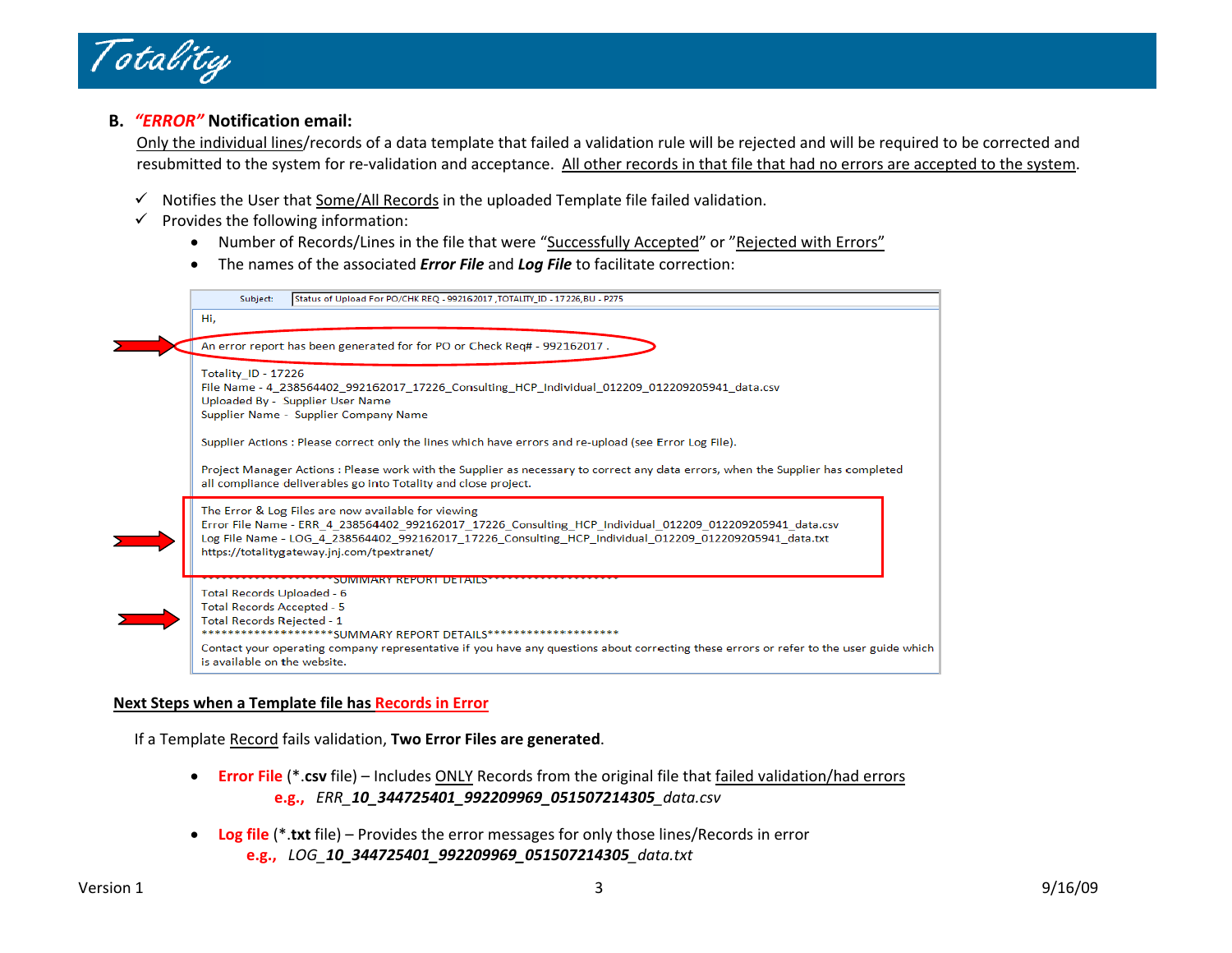

**The sequence numbers in the Error and Log files link the two files:**



#### **ERROR FILE NAMING CONVENTION**:

In order to make each file unique, once the file is uploaded, Totality will rename each file with <sup>a</sup> file name that is unique to the Totality file upload process. The system timestamp information provides the unique identifier for each uploaded file. To ensure each Error file is linked to the unique file name given during the upload process, Totality will name each file with the same name as the data template upload file.

#### **Unique Name format for Error Files:**

- $\bullet$ data template ID#\_Supplier ID#\_PO or check Req#\_mmddyyhhmmsec\_**log.txt (description**)
- •data template ID#\_Supplier ID#\_PO or check Req#\_mmddyyhhmmsec\_**err.csv**

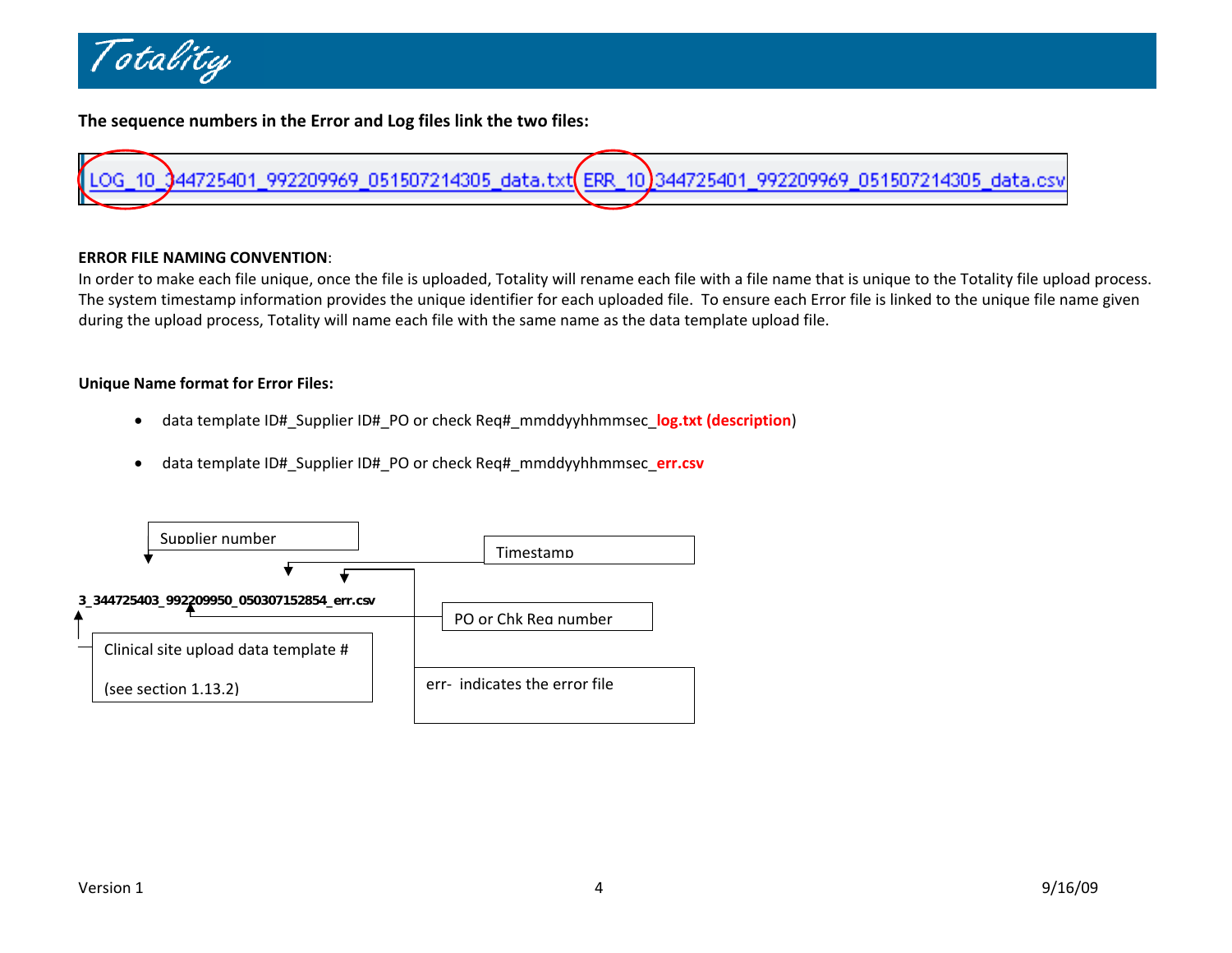

## **REVIEWING ERROR FILES – "***Upload Activity***" Link:**

To review the Error files identified in the "Upload Status" email, go to the *Upload Activity* link of the Extranet. This section contains the current 6 months of historical upload activity (i.e., uploaded data templates, document files, and data template error and log files). Two Sections within this Tab:

- •*File Uploads* ‐ Historical activity of all original uploaded .*csv* Data Template Files and Other Supporting Documents
- •*Error Files* ‐ Historical activity of all Error Files & Error Log files (i.e., text files of error messages) for data templates that have failed validation.

| Home | <b>View Projects</b>                                      | <b>Download Templates</b> | <b>Data Template/Document Upload</b>                      | <b>HCP Search and/or Request</b><br><b>New HCP</b> | <b>Upload Activity</b> | <b>Change Password</b> | <b>Application Admin</b> |  |  |  |  |  |
|------|-----------------------------------------------------------|---------------------------|-----------------------------------------------------------|----------------------------------------------------|------------------------|------------------------|--------------------------|--|--|--|--|--|
|      |                                                           |                           |                                                           |                                                    |                        |                        |                          |  |  |  |  |  |
|      |                                                           |                           | محلول Upload Activity - File Upload                       |                                                    |                        |                        |                          |  |  |  |  |  |
|      | You may access up to 6 months historical file upload data |                           |                                                           |                                                    |                        |                        |                          |  |  |  |  |  |
|      | <b>Uploaded Data Files</b>                                |                           |                                                           |                                                    |                        |                        |                          |  |  |  |  |  |
|      |                                                           |                           |                                                           |                                                    |                        |                        |                          |  |  |  |  |  |
|      |                                                           |                           | * August 2009                                             |                                                    |                        |                        |                          |  |  |  |  |  |
|      |                                                           |                           | <sup>◆</sup> July 2009                                    |                                                    |                        |                        |                          |  |  |  |  |  |
|      |                                                           |                           | <sup>◆</sup> June 2009                                    |                                                    |                        |                        |                          |  |  |  |  |  |
|      |                                                           |                           | * May 2009                                                |                                                    |                        |                        |                          |  |  |  |  |  |
|      | <b>UBBBBB</b>                                             |                           | * April 2009                                              |                                                    |                        |                        |                          |  |  |  |  |  |
|      |                                                           |                           |                                                           |                                                    |                        |                        |                          |  |  |  |  |  |
|      |                                                           |                           | Upload Activity - Error Files                             |                                                    |                        |                        |                          |  |  |  |  |  |
|      |                                                           |                           | You may access up to 6 months historical file upload data |                                                    |                        |                        |                          |  |  |  |  |  |
|      |                                                           |                           |                                                           |                                                    | <b>Error Reports</b>   |                        |                          |  |  |  |  |  |
|      |                                                           |                           | <sup>◆</sup> September 2009                               |                                                    |                        |                        |                          |  |  |  |  |  |
|      |                                                           |                           | * August 2009                                             |                                                    |                        |                        |                          |  |  |  |  |  |
|      |                                                           |                           | * July 2009                                               |                                                    |                        |                        |                          |  |  |  |  |  |
|      |                                                           |                           | <sup>♦</sup> June 2009                                    |                                                    |                        |                        |                          |  |  |  |  |  |
|      |                                                           |                           | * May 2009                                                |                                                    |                        |                        |                          |  |  |  |  |  |
|      |                                                           |                           | * April 2009                                              |                                                    |                        |                        |                          |  |  |  |  |  |
|      |                                                           |                           |                                                           |                                                    |                        |                        |                          |  |  |  |  |  |
|      |                                                           |                           | Upload Activity - Help Files                              |                                                    |                        |                        |                          |  |  |  |  |  |
|      |                                                           |                           |                                                           |                                                    | <b>Help Text</b>       |                        |                          |  |  |  |  |  |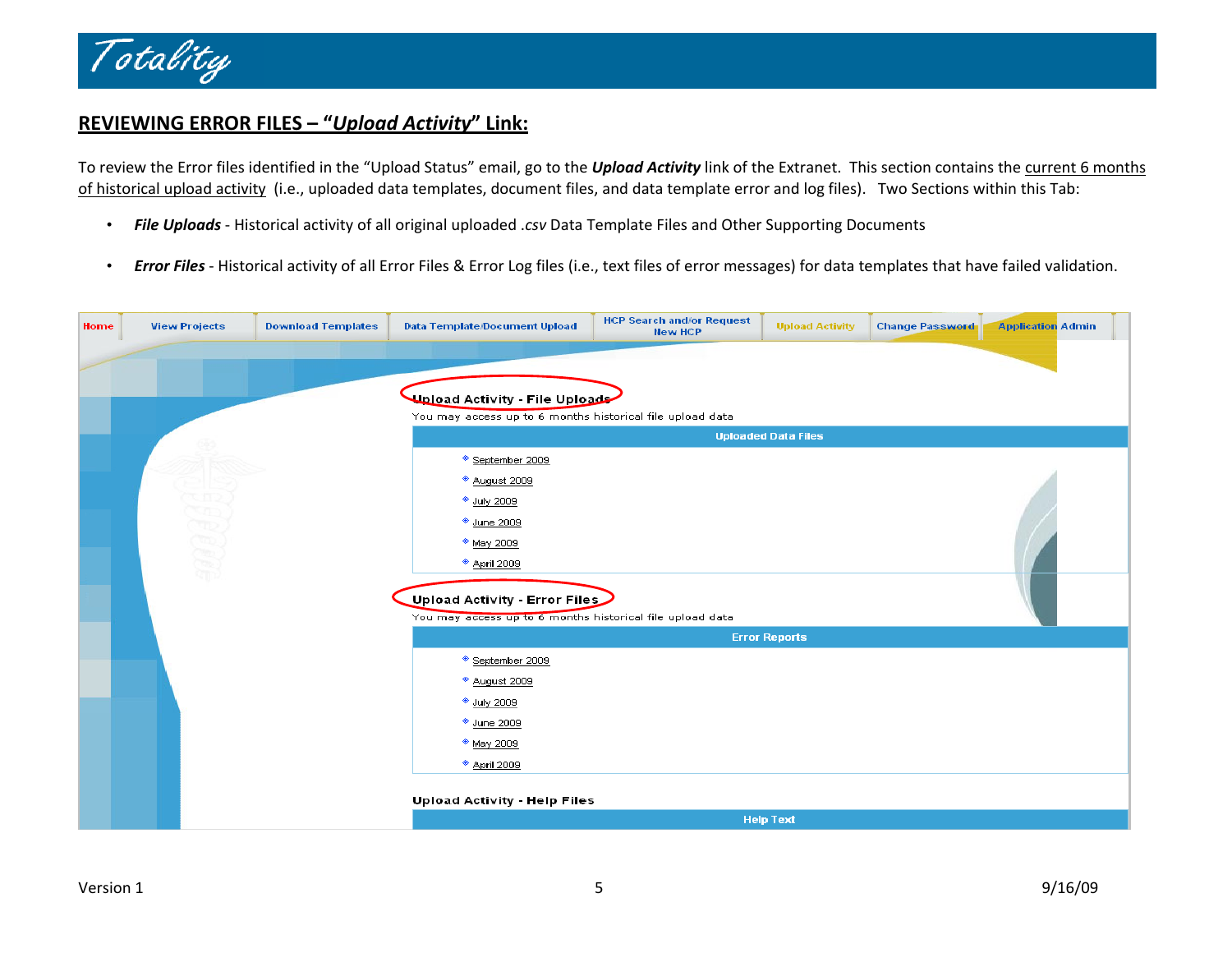

#### **UPLOAD ACTIVITY ‐** *FILE UPLOAD* **SECTION:**

Files listed in this section are the uploaded Data Templates and Documents. Information referenced, includes File Name (data template or document file), File Size, PO or Check Req #, Totality ID and Date Received. Files can be sorted by PO or Check Req #, or by Date Received. Click on one of those two headings to sort the list of files. Click on the File Name to open the data template file or document file.

*NOTE:* Files in this section are the original uploaded data templates or documents. These files should NOT be used to correct errors. The *Error Files* section contains the information necessary to correct and re‐process data template upload errors.

| <b>View Projects</b> |   | <b>Data Template Document Upload</b><br><b>Download Templates</b>            | <b>HCP Search and/or Request</b><br><b>Upload Activity</b><br><b>New HCP</b>                         | <b>Change Password</b> | <b>Supplier Admin</b>                   | <b>Request An</b><br><b>CloseOutReport</b> |                    | Exit                 |
|----------------------|---|------------------------------------------------------------------------------|------------------------------------------------------------------------------------------------------|------------------------|-----------------------------------------|--------------------------------------------|--------------------|----------------------|
|                      |   | Uploaded Data Files - April 2009                                             |                                                                                                      |                        |                                         |                                            |                    |                      |
|                      |   | Status Data Template File Name                                               |                                                                                                      |                        | File Size(KB) Document File Name        | PO or Check Req. #                         | <b>Totality ID</b> | <b>Date Recieved</b> |
|                      | г | 4_344725401_992213710_Consulting_HCP_Individual_test_3_041409223934_data.csv |                                                                                                      | 3                      |                                         | 992213710                                  | 4425               | 04/14/2009           |
|                      |   |                                                                              |                                                                                                      |                        | 4425 AGENDA TEST<br>DOCUMENT - Ad Board | 992213710                                  | 4425               | 04/14/2009           |
|                      | П |                                                                              |                                                                                                      |                        | 1 041409223510 data.doc                 |                                            |                    |                      |
|                      | г |                                                                              | 4_344725401_992213710_Consulting_HCP_Individual_AD_Board_Test_File_2_Corrected_040609234041_data.csv | 3                      |                                         | 992213710                                  | 4425               | 04/06/2009           |
| <b>MARERES</b>       | г |                                                                              | 4_344725401_992213710_2009_Consulting_HCP_Individual_AD_Board_Test_File_2_040609165929_data.csv      | 5.                     |                                         | 992213710                                  | 4425               | 04/06/2009           |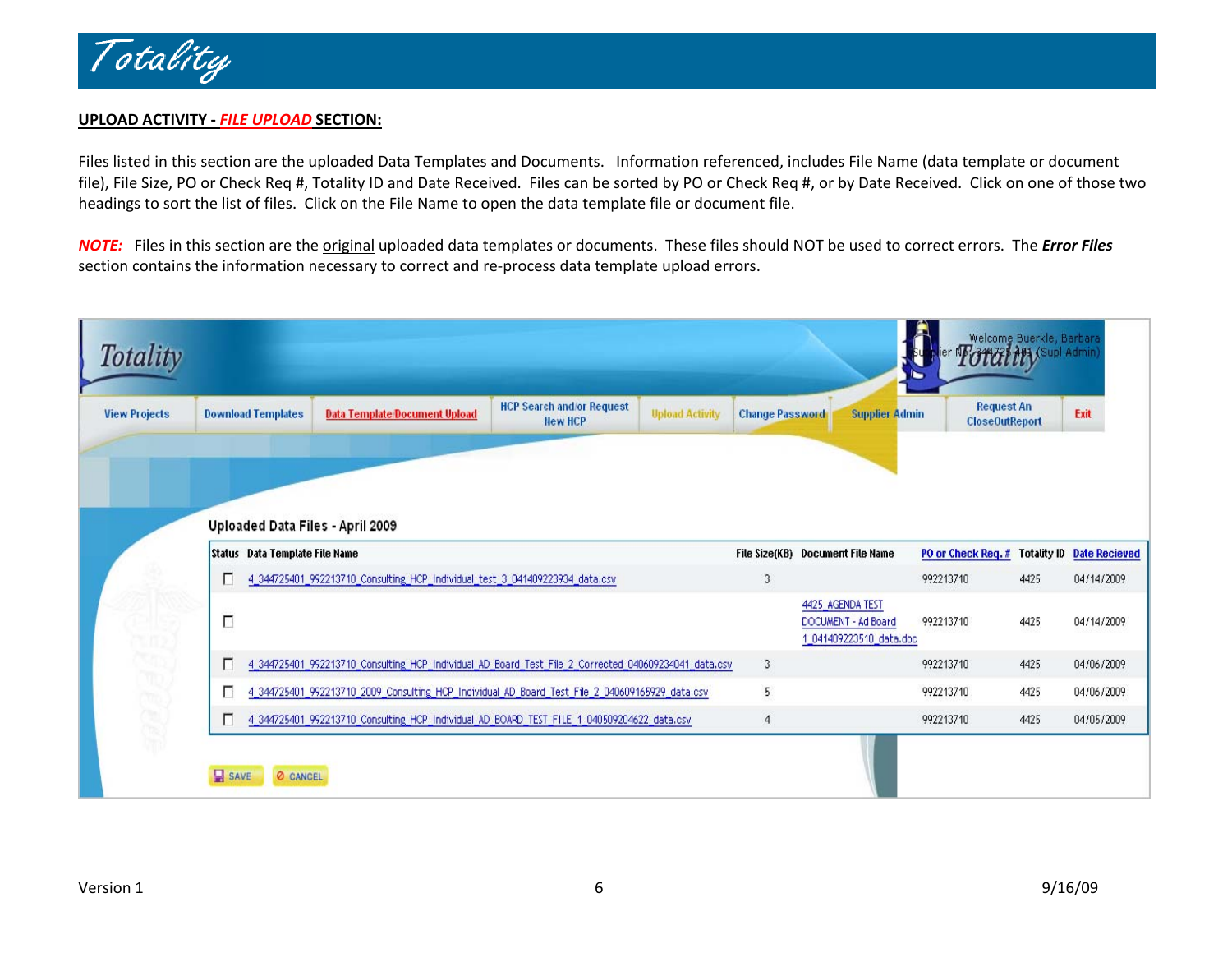

#### **UPLOAD ACTIVITY –** *ERROR FILE* **SECTION:**

This section includes 6 months of data template Error and Log files. Click on Log File Name to open the error explanation file and click on the Error File Name to open the data file of errors. If you need to access files older than 6 months, you can conduct <sup>a</sup> search by the PO #, under the "Supplier Admin" link on the homepage.

1. Go to the appropriate month in the **"Upload Activity – Error Files"** section when the error file was processed



2. Locate and open the applicable Error (.csv) File and associated Log (.txt) File

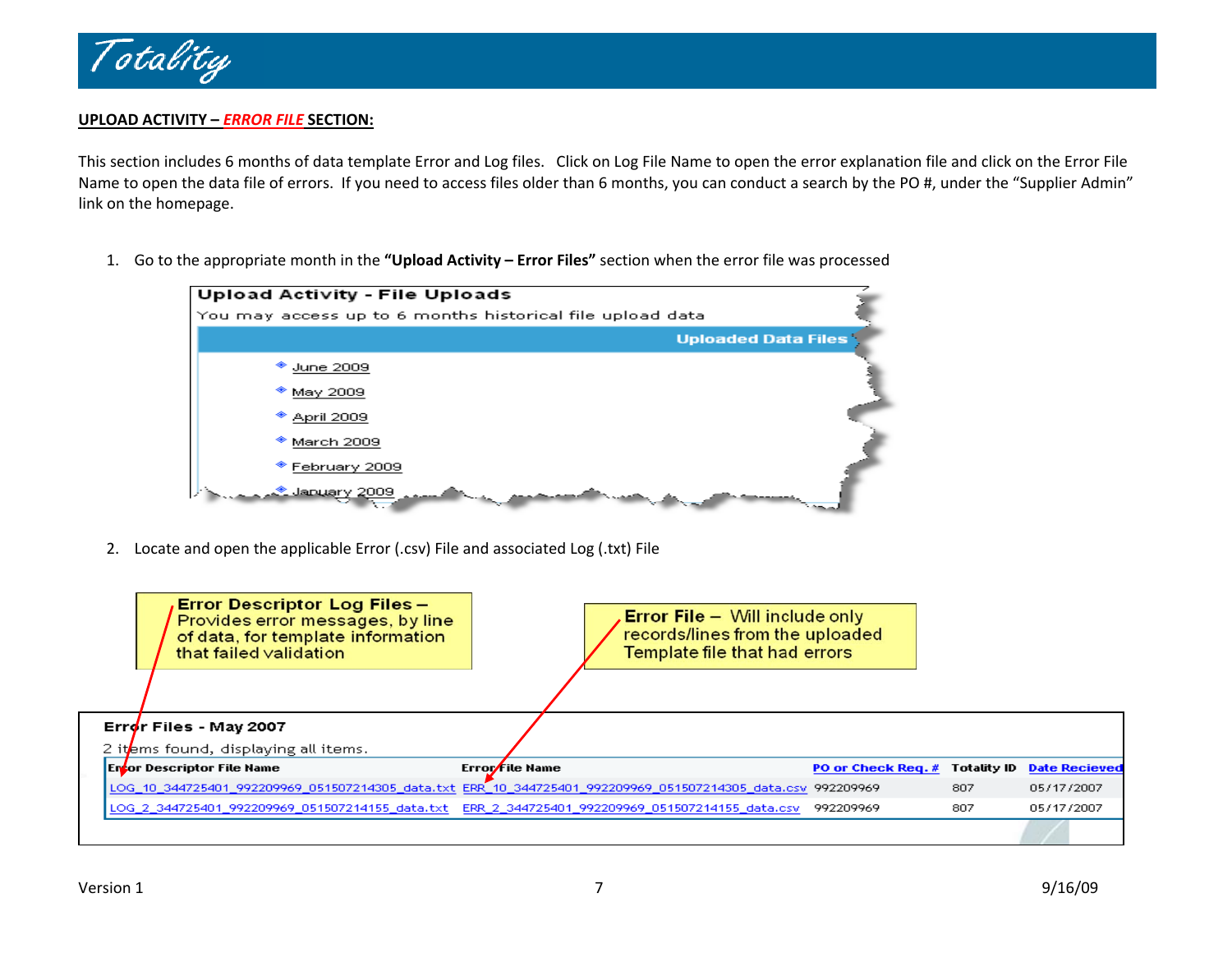

*NOTE:* The *RECORD (line) numbers* in the LOG File denotes the corresponding Line/record number in the Error File **(Column A)** that the error message relates to. Review the error file and related error message to identify and resolve the error. If unable to resolve the issue, the user may need to review the data in the original template (xls) file.

|                                                      | Error File (csv) |                            |            |                   |                              |            |                     |          |                                     |           |                            |                               |                            |           |              |
|------------------------------------------------------|------------------|----------------------------|------------|-------------------|------------------------------|------------|---------------------|----------|-------------------------------------|-----------|----------------------------|-------------------------------|----------------------------|-----------|--------------|
|                                                      |                  | в                          |            | M                 | N                            |            |                     |          | R                                   |           |                            |                               | v                          | W         |              |
| $\mathbf{1}$                                         |                  |                            |            |                   |                              |            | picklist            | picklist |                                     |           |                            | picklist                      | picklist                   |           |              |
|                                                      |                  | Purchase                   |            |                   |                              | Consultant | Consultant          |          |                                     |           |                            |                               | Consultant                 |           | <b>State</b> |
|                                                      | Record           | <b>Order</b>               | <b>HCP</b> |                   | Consultant Consultant Middle |            | Degree/             |          | Consultant Consultant               |           | Consultant Consultant      | Consultant Country            |                            | <b>ME</b> | License      |
| $\overline{2}$                                       | Number Number    |                            | JNJ ID#    | Last Name         | <b>First Name Initial</b>    |            | Classification Role |          | Address 1                           | Address 2 | City                       | State                         | Abbreviation Number number |           |              |
| $\overline{\mathbf{3}}$                              |                  | 992213710                  |            | <b>Lewis</b>      | Sonya                        |            | <b>RPh</b>          |          | Participant 1130 N. 119th St.       |           | Lafayette                  | <b>CT</b>                     | US.                        |           |              |
|                                                      |                  | 992213710 19351540 Miller  |            |                   | Steven                       |            | <b>RPh</b>          |          | Participant 6200 Bradford Hills Dr. |           | Nashville                  |                               | <b>US</b>                  |           |              |
|                                                      |                  | 992213710                  |            | 6668346 Niebylski | <b>Bruce</b>                 | м.         | M.D.                |          | Participant 3450 Greentree          |           | <b>Bloomfield Hills MN</b> |                               | lus                        |           |              |
| $\begin{array}{c}\n4 \\ 5 \\ \hline\n6\n\end{array}$ |                  | 992213710 12671613 Pham    |            |                   | Phong                        | ъ.         | Pharm D             |          | Participant 3400 Yankee Doodle Rd.  |           | Eagan                      | <b>MN</b>                     | <b>US</b>                  |           |              |
| $\overline{7}$                                       |                  | 992213711 13284298 Torgler |            |                   | Terry                        | Р.         | <b>RPh</b>          |          | Participant 11308 Hemlock           |           | <b>Overland Park</b>       | <b>KS</b>                     | <b>US</b>                  |           |              |
| $\frac{8}{2}$                                        |                  |                            |            |                   | and a manufacturer of the    |            | فقمسم               |          |                                     |           | کی کہا کہ کہ کہ کہ ک       | <b><i>Charles Address</i></b> |                            |           |              |

## Log File (txt)

|                            | LOG 4 344725401 992213710 2009 Consulting HCP Individual AD Board Test File 2 040609165929 data[1].txt - Notepad                                                                                                                                          |  |
|----------------------------|-----------------------------------------------------------------------------------------------------------------------------------------------------------------------------------------------------------------------------------------------------------|--|
|                            | File Edit Format View Help                                                                                                                                                                                                                                |  |
|                            | Upload file record error report                                                                                                                                                                                                                           |  |
|                            |                                                                                                                                                                                                                                                           |  |
|                            |                                                                                                                                                                                                                                                           |  |
| Record # 5                 | For HCP: Sonya Lewis, CT, US                                                                                                                                                                                                                              |  |
|                            | SEARCH RETURNED NO MATCHES FOR HCP                                                                                                                                                                                                                        |  |
|                            |                                                                                                                                                                                                                                                           |  |
| Record # 7                 |                                                                                                                                                                                                                                                           |  |
|                            | Following fields cannot be blank CNSTLNT_HCP_LAST_NM, CNSTLNT_HCP_FIRST_NM, CNSTLNT_HCP_DEGREE_CLASSIFICATION, CNSTLNT_HCP_ROLE,CNSTLNT_HCP_ADDRESS                                                                                                       |  |
| Record # 8                 |                                                                                                                                                                                                                                                           |  |
|                            | Invalid HCP Address entered for Consultant HCP ID                                                                                                                                                                                                         |  |
| Record # 9                 |                                                                                                                                                                                                                                                           |  |
|                            |                                                                                                                                                                                                                                                           |  |
|                            |                                                                                                                                                                                                                                                           |  |
| $\blacksquare$ Record # 10 |                                                                                                                                                                                                                                                           |  |
|                            |                                                                                                                                                                                                                                                           |  |
|                            |                                                                                                                                                                                                                                                           |  |
|                            |                                                                                                                                                                                                                                                           |  |
|                            | When READ_CMPNY_PAID_EXP is N ,No dollar value must be entered CNSTLNT_SERVICE_FEE, CNSTLNT_AIRFARE, CNSTLNT_LODGING, CNSTLNT_GRND_TRNS, CNSTLNT_ME<br>PURCHASE ORDER NUM or CHECK REQ NUM provided does not match with the number supplied during upload |  |

#### **Explanation of error messages and reviewing the error file to identify and correct the errors:**

- **Record 5** file was entered without an HCP JNJ ID #. The system auto search validation on the Consultant Name and State produced no matches in the Customer Master Database
- **Record 7** One of the "required" fields identified in the error message was left blank (i.e., consultant STATE was blank)
- **Record 8** The template validation for the JNJ ID number did not match the consultant name and STATE (performing <sup>a</sup> manual search on the JNJ ID number indicated that an incorrect STATE was entered/selected).
- **Record 10** Invalid PO # entered on this line most likely <sup>a</sup> typo on the template.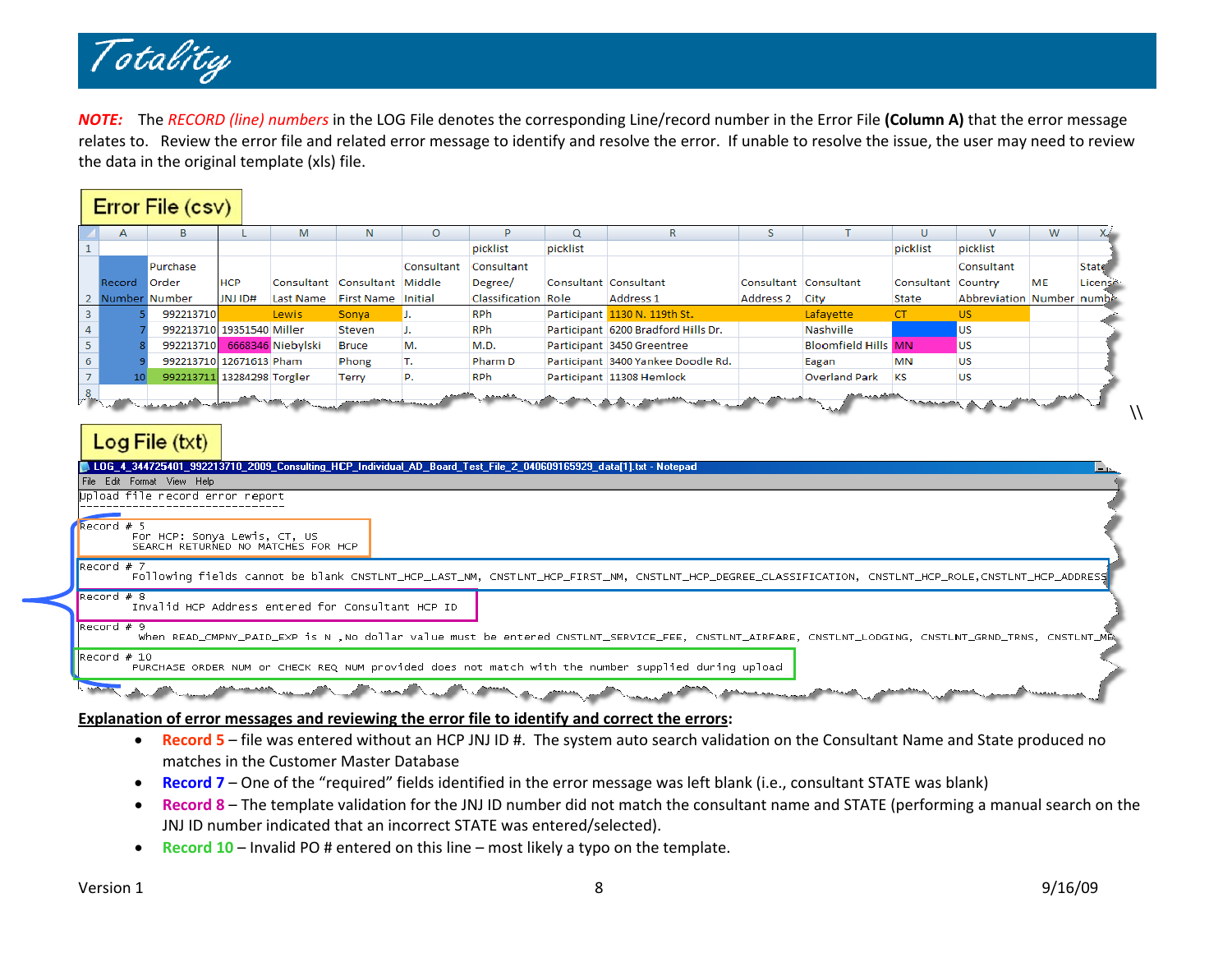

#### **ERROR MESSAGES** (The *LOG(.txt)* File)

The Log file contains the error messages associated with the individual lines/records in error. The Record Number corresponds to the particular Record number in the associated line in the Error (csv) file.

Error messages in the Error/Log file are generated in <sup>a</sup> "*Grouped approach*" ‐ i.e., failed field level validation error message will not be <sup>a</sup> single message for every data field). User will need to review the Log/Error message against the original file and Error file to identify the specific data field that contains the error.

*Sample Error Message* – missing information in <sup>a</sup> required field: "*A required field has not been completed Consultant\_Last\_Name, Consultant\_First\_Name, Consultant\_Deg\_Class, Consultant\_Role, Consultant\_Address\_Line1, Consultant\_City, Consultant\_State, Consultant\_Country*". The missing data can be in <u>any or all</u> of these named fields.

Sample HCP Error Message-HCP ID missing or invalid: "Invalid or missing HCP ID for J&J HCP ID # Search returned no matches for HCP" *OR "Invalid HCP Address entered for Consultant HCP ID"*. The address included on the template file does not correlate to the HCP JNJ ID # either included in the file or matched to the Totality DB.

#### **COMMON TEMPLATE ERRORS:**

A User should always run the "*Verify Data*" button included on the template file to ensure the file is validated for format and missing data errors prior to upload to the system.

- 1. Invalid date formats
- 2. Templates submitted without JNJ ID #'s may result in "Multiple or No Match"
- 3. HCP Address does not agree with the JNJ ID # supplied. HCP JNJ ID validates on the HCP Name and State only. This error may be caused either by <sup>a</sup> Template input error in the JNJ ID # or the HCP Address/State included on the Template does not match the name/state associated with the HCP JNJ ID # in the CRMDB
- 4. Missing information in <sup>a</sup> "required" field User will receive <sup>a</sup> "Group error message"
- 5. A "Zero" placed in the "# hotel nights" or "# gifts" fields will cause errors if there are no \$ in the Gift or Lodging amount columns. If there are no Hotel nights or gifts provided, leave the "#" column BLANK.
- 6. Missing or invalid format for "Date" of payment or value exchange
- 7. PO # included in template must be <sup>a</sup> numeric 9 digit entry and be the same number entered on the Data Template "Upload Login" screen
- 8. *Company Paid* vs *Direct Reimbursable Expenses* If only Direct Reimbursable expenses/fields are completed on <sup>a</sup> template (i.e., no Company Paid Expense), the "Read Company Paid Expense" Field must include "N" indicating that ONLY the Direct Reimbursable fields will include dollar amounts.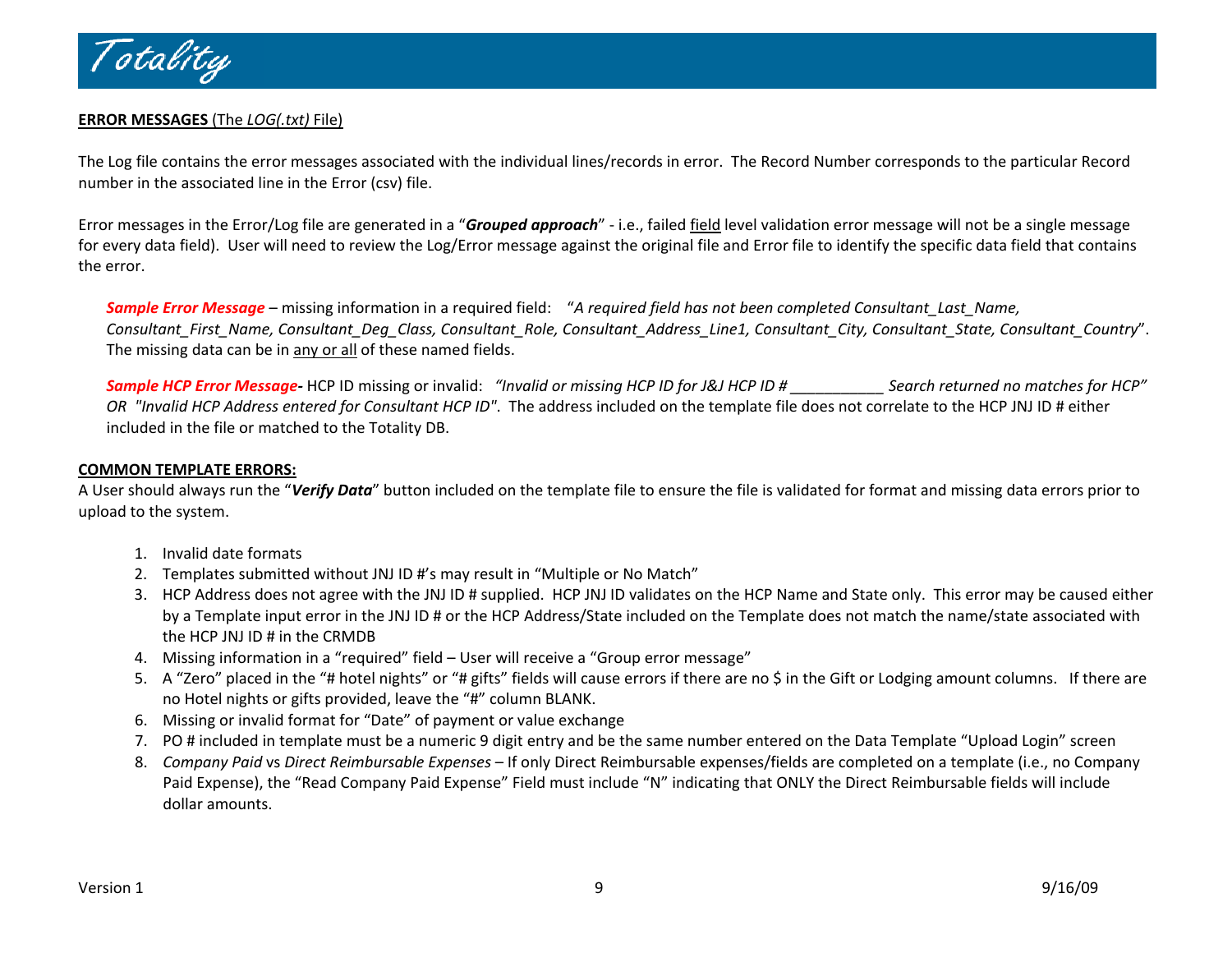

## **CORRECTING TEMPLATE ERRORS ‐ Creating an "Adjustment" File:**

A Supplier must process an *"Adjustment Template File"* to correct and HCP payment records in error. Data corrections should be made on <sup>a</sup> timely basis to ensure HCP payment records are accurate for reporting purposes.

- 1. Download a NEW Data Template file (.xls format) same template "type" as the original uploaded file.
- 2. Save the blank template as <sup>a</sup> new "Adjustment" file with an appropriate name (i.e., "Adjustment ‐ PO 999999999 Ad Board ABC.xls)
- 3. Locate and open the appropriate ERROR (.csv) file to review the Records/lines in error
- 4. Copy/Paste all data records/lines from the ERROR file into the NEW Adjustment file.

*REMEMBER* – Do not copy COLUMN A (Record count) from the Error file into the new file. The first column of the Adjustment File should begin with the PO number. Column A of the Error File is generated by the system to serve as <sup>a</sup> cross reference for the Record/Line number in the associated Log File.

- 5. Open the associated **LOG (.txt**) file to review the error messages and make the corrections to the appropriate records in the Adjustment file
	- Do not enter "zero" in any "Amount" fields. If no value is needed, leave blank.
	- Correct only the data fields in error ‐ do not change information in any other data fields.
	- If an HCP error use the Search HCP function to research/identify the correct JNJ ID # or match
	- Data template files can include negative numbers to adjust/correct overstated amount errors
- 6. Since the "Adjustment file" is in the original .**xls** format, which includes the validation macros, the "Verify Data" button can be run to validate the file to assist in identification and correction of the remaining errors in the Adjustment file prior to upload. **Notes**:
- 7. Once the "*Validated Successfully*" message appears, select the "*Save File For Upload*" button to convert the Adjustment file to the .csv format required for upload.
- 8. Go to the "Data Template/Document Upload" link on the Extranet and follow the normal template upload process to upload the Adjustment file for processing
- 9. The Adjustment file will also need to be validated by the system for errors (overnight).
- 10. *The Next Day* ‐ Run <sup>a</sup> new "Activity Report" to validate that the "adjustment" template was processed correctly

# *Reminders:*

- *Do Not* complete *Final Project Attestation* until all data template errors have been corrected and validated by the system and all required documents have been successfully uploaded.
- $\bullet$ Only the lines/records in a data template that failed validation will be rejected with errors. All other records/lines in the file will be "successfully processed" and accepted by the system.
- • *Never* reload records (from original file) that were "successfully processed". Data Template "Adjustment" files should include *only* the data records/lines that failed validation.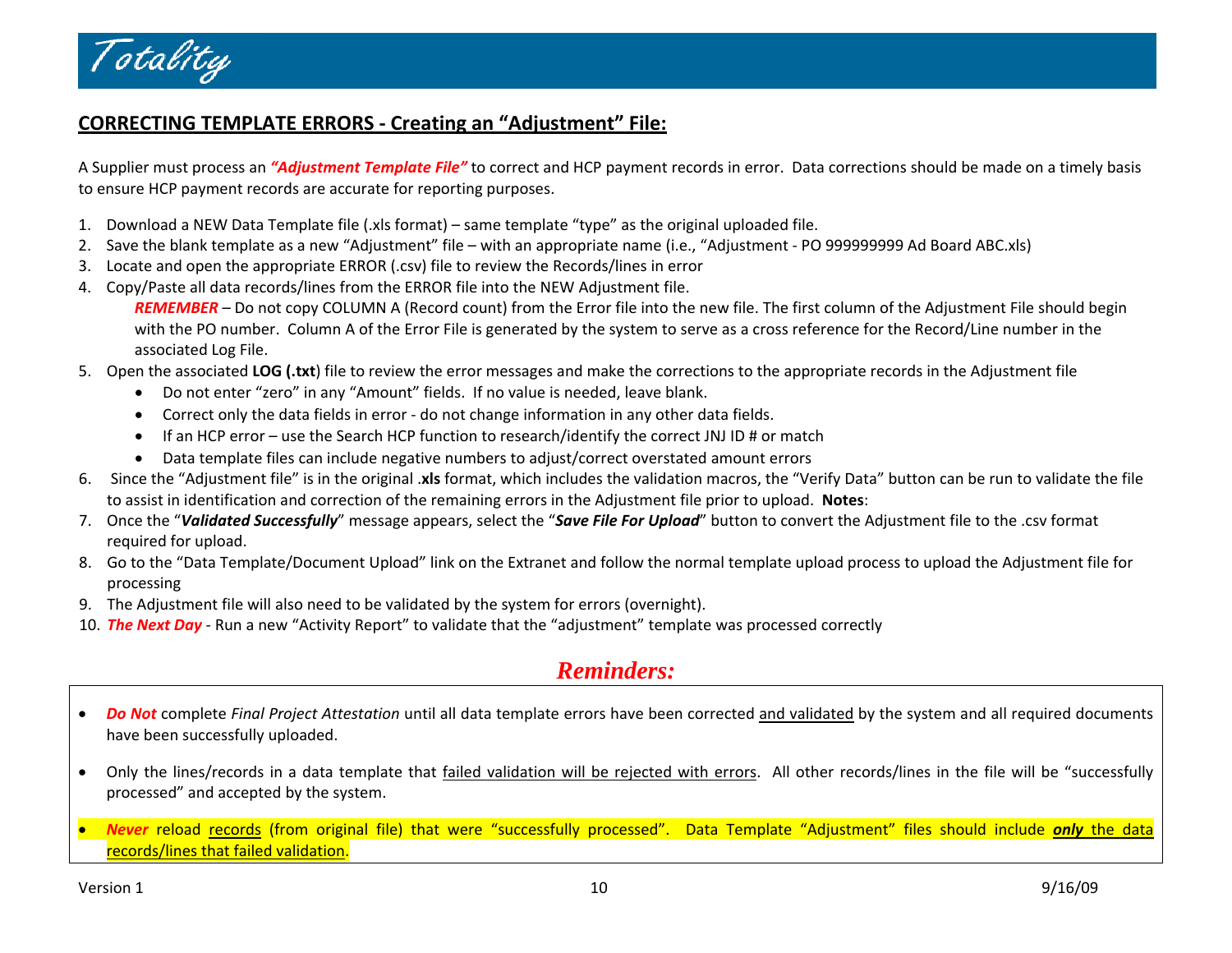

## **Tips for Correcting Template Errors:**

Two buttons have been placed within each downloadable data template that will help format your data properly.

- **Verify Data** will perform data template validations for required fields and formatting (numeric, date, Y/N, etc)
- •**Save File For Upload** – will perform data template validations and convert the data template into the required CSV format for uploading.

#### **Correcting "Amount" Errors:**

**Example**: The "Honoraria" amount for <sup>a</sup> particular HCP was uploaded as \$3,750, per the Activity Report, but the *correct amount* should have been uploaded as \$1,750

|      | Totality ID             | <b>HCP Name</b>              | Honoraria                           | <b>Mirfare</b>    | Lodging  | Ground     | Meals. |
|------|-------------------------|------------------------------|-------------------------------------|-------------------|----------|------------|--------|
| 8720 |                         | Kenneth H. Brasfield         | \$1250.00                           | \$706.00          | \$249.66 | \$160.96   | \$2.   |
|      |                         | Melanie Perez                | \$1,250.00                          | \$244.00          | \$249.66 | \$160.95   | \$281  |
|      |                         | Jessy Jamshed Colah          | \$1,250.00                          | \$0.00            | \$249.66 | \$31.00    | \$282  |
|      |                         | Fuad Issa                    | \$1,250.00                          | \$274.00          | \$249.66 | \$160.95   | \$28.  |
|      |                         | <b>Bradley Vincent Watts</b> | \$1,250.00                          | \$647.00          | \$249.66 | \$160.95   |        |
|      |                         | Burton Singerman             | \$1,250.00                          | \$0.00            | \$249.66 | \$160.95   | \$2    |
|      | Is this amount correct? | Janice M. Dickson            | \$1,250.00                          | \$1,246.00        | \$249.66 | \$160.95   | \$2.   |
|      |                         | Michael Anthony Bell         | \$1,250.00                          | \$455.50          | \$249.66 | \$160.96   | \$1.   |
|      |                         | Sunil Kumar Nair             | \$1,250.00                          | \$579.32          | \$249.66 | \$160.95   | \$282  |
|      |                         | Jon David Allison            | \$1,250.00                          | \$1,201.50        | \$249.66 | \$160.96   | \$285  |
|      |                         | Keshavpal Gunna Reddy        | \$1,250,00                          | \$229.00          | \$249.66 | \$160.95   |        |
|      |                         | <b>Naveed Igbal</b>          | \$3,750.00                          | \$0.00            | \$249.66 | \$1,255.50 | \$2.   |
|      |                         | <b>Steven Corder</b>         | \$1,250.00                          | \$307.00          | \$249.66 | \$160.95   | \$282  |
|      |                         | Matthew Adam Borger          | \$L250.00                           | \$0.00            | \$249.66 | \$31.00    |        |
|      |                         | Claire Ann Levesque          | \$1,250.00<br>بمنشوع ويرجحه المحمدة | 1240.00<br>ma a m | \$249.66 | \$16 15 -  |        |

- • Download a new data template (.xls) file. Save as an "Adjustment" file to include the correcting record.
	- The adjustment record should include only the net adjustment amount . **Example:** Adjustment would be <sup>a</sup> negative (\$2,000) in the Honoraria field
- $\bullet$ The adjustment record should not change any other field data in the original HCP record
- •**•** Select the **"Verify Data**" button to validate the Adjustment file for errors before uploading

#### **Correcting Amount "Misclassification" Errors**

**Example**: Honoraria of \$1,500, for an HCP was uploaded to the wrong expense field (i.e., Miscellaneous Expenses). If amount is not reported as the correct type of expense, it may create <sup>a</sup> tax/reporting error so must be corrected.

| A                                         | B                                                    |                                                             | AA                           | AB            | AC                               | <b>AD</b>                                                  | <b>AE</b>         | <b>AF</b>                                                    |
|-------------------------------------------|------------------------------------------------------|-------------------------------------------------------------|------------------------------|---------------|----------------------------------|------------------------------------------------------------|-------------------|--------------------------------------------------------------|
| <b>Verify Data</b>                        | Save File For Upload                                 |                                                             |                              |               |                                  |                                                            |                   |                                                              |
|                                           |                                                      |                                                             |                              |               |                                  |                                                            |                   | <b>Company Paid Expenses for the</b>                         |
| <b>Purchase Order</b><br><b>Number</b>    | <b>Check Requisition Number</b>                      | <b>Consultant</b><br><b>Fee for Service</b><br>(Honorarium) | <b>Consultant</b><br>Airfare | <b>Nights</b> | # of Hotel Consultant<br>Lodging | <b>Consultant</b><br>Ground<br><b>Transportation Meals</b> | <b>Consultant</b> | <b>Consultant</b><br><b>Miscellaneous</b><br><b>Expenses</b> |
| <b>EXAMPLE:</b>                           | ORIGINAL FILE Original LINE of DATA (to be replaced) |                                                             |                              |               |                                  |                                                            |                   | \$1,500                                                      |
| <b>ADJUSTMENT FILE - CORRECTING ENTRY</b> |                                                      | \$1,500                                                     |                              |               |                                  |                                                            |                   | (\$1,500)                                                    |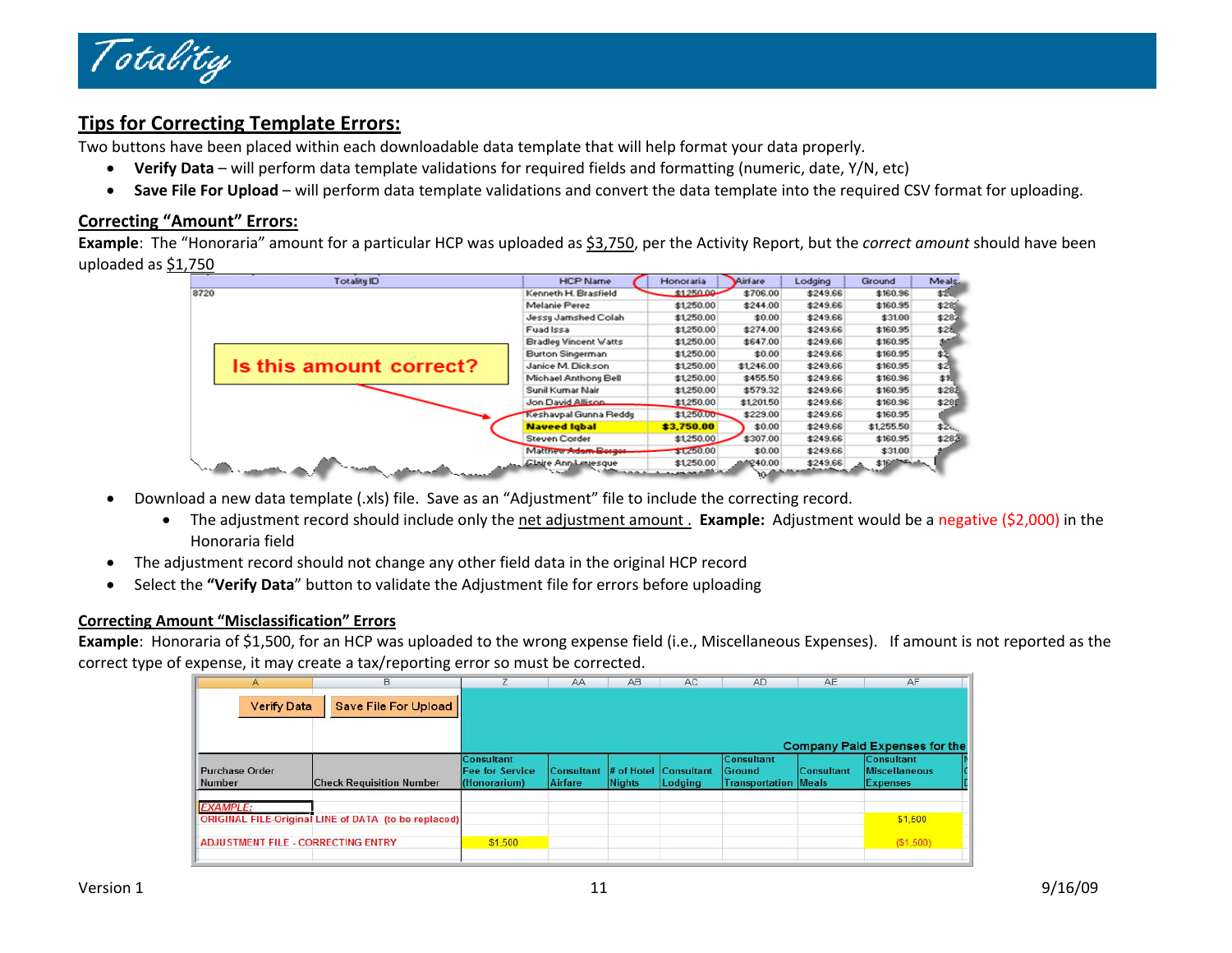

- •Download a new data template (.xls) file. Save as an "Adjustment" file to include the correcting record.
- •• The adjustment record should include the net adjustment amount
	- **Example:** Adjustment should include <sup>a</sup> positive amount in the correct expense column and <sup>a</sup> negative (\$2,000) in the original field
- •The adjustment record should not change any other field data in the original HCP record
- •**Select the "Verify Data**" button to run macros/validate the Adjustment file for errors before uploading

#### **Identifying and Correcting "Missing Data"**

- •• Review a "Close Out/Activity Report" for the project to identify if any uploaded HCP data is missing for the project
- •● Review files in the "Upload Activity - ERROR File section" to determine if any template Error files have still not been corrected in the system.
- •If uploaded data has outstanding errors, an Adjustment file must be processed immediately to correct all outstanding errors/records.
- •If report is missing <sup>a</sup> new line of data – process <sup>a</sup> new template for the missing data